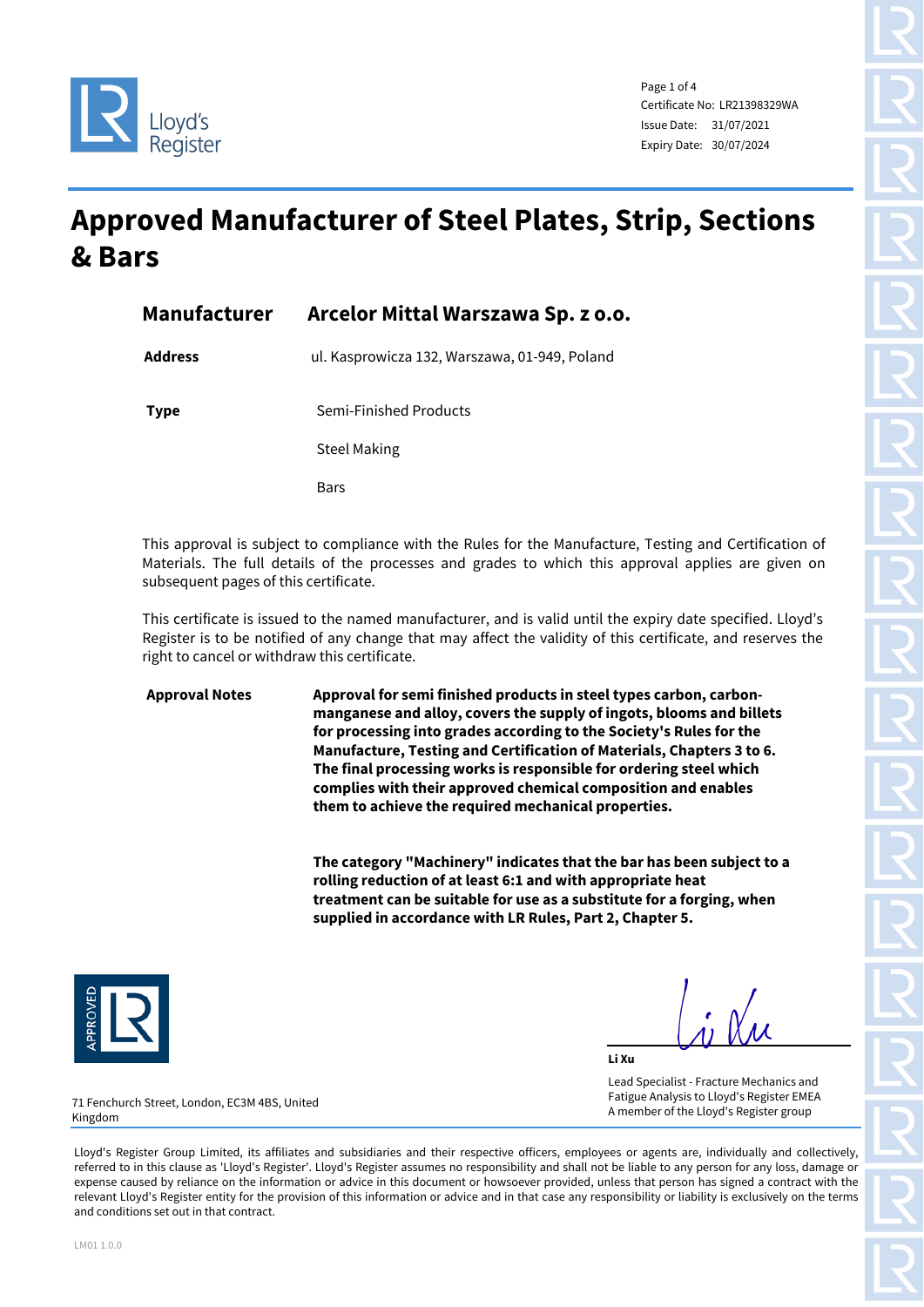

Page 2 of 4 Certificate No: LR21398329WA Issue Date: 31/07/2021 Expiry Date: 30/07/2024

## **Approved Manufacturer of Steel Plates, Strip, Sections & Bars**

**The category "Structural" indicates that the bar has been subject to a rolling reduction of at least 3:1 and with appropriate heat treatment can be suitable for use as a structural round bar, when supplied in accordance with LR Rules Part 2, Chapter 3.**



71 Fenchurch Street, London, EC3M 4BS, United Kingdom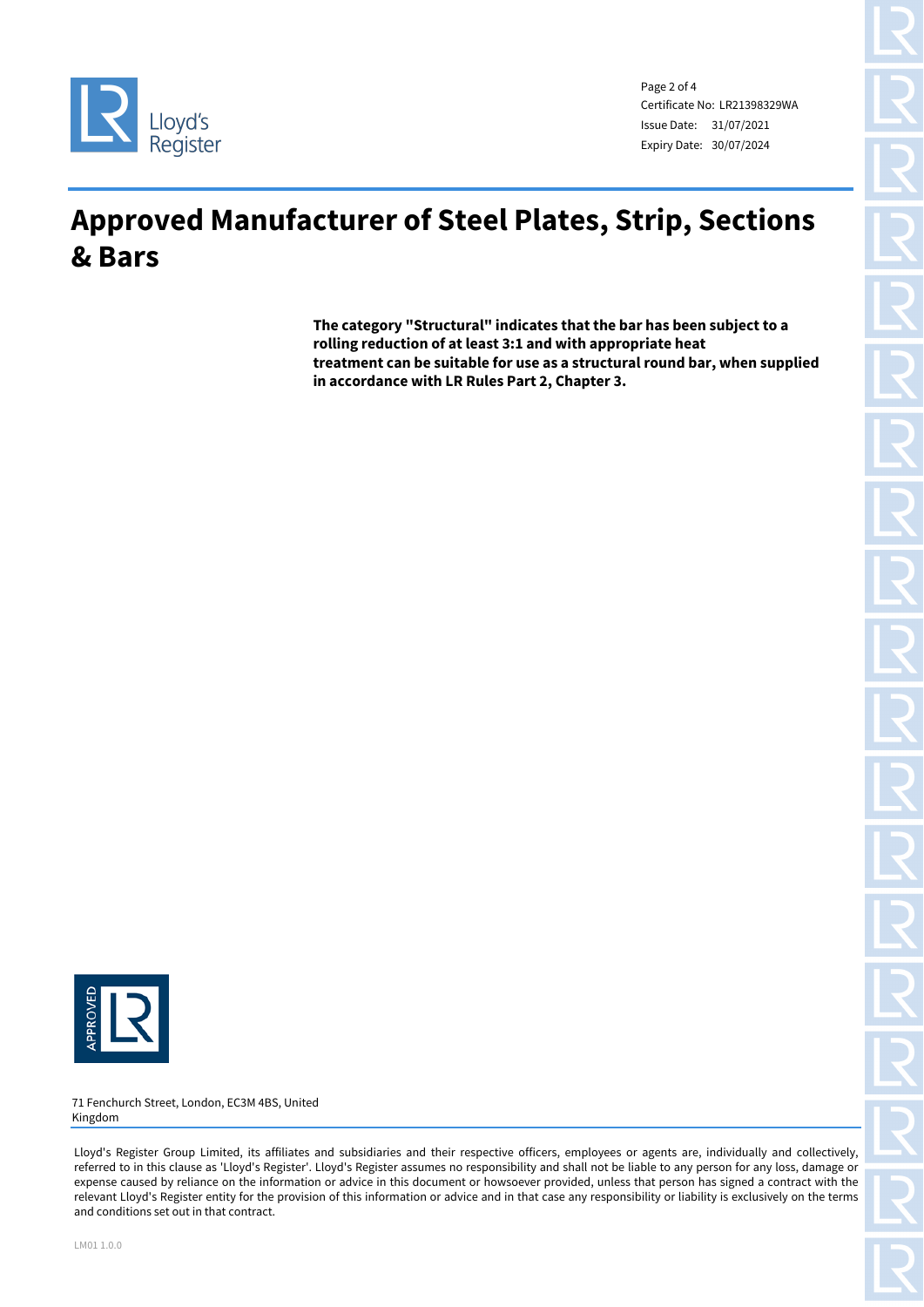

Page 3 of 4 Certificate No: LR21398329WA Issue Date: 31/07/2021 Expiry Date: 30/07/2024

## **Approved Manufacturer of Steel Plates, Strip, Sections & Bars**

| <b>Steel Making</b>              | E.A.F. / Ingot        | <b>Grades</b>    | <b>Maximum Weight</b>           | <b>Units</b>  |
|----------------------------------|-----------------------|------------------|---------------------------------|---------------|
|                                  |                       | As below         | 25.00                           | Tonnes        |
| <b>Steel making</b>              | E.A.F. / Con Cast     | <b>Grades</b>    | <b>Maximium Thickness Units</b> |               |
|                                  |                       | As below         | 220.00                          | mm            |
| Semi-Finished<br><b>Products</b> | Ingots (tonnes)       | <b>Grades</b>    | <b>Maximum Weight</b>           | <b>Units</b>  |
|                                  |                       | Carbon           | 25.00                           | <b>Tonnes</b> |
|                                  |                       | Carbon-manganese | 25.00                           | <b>Tonnes</b> |
|                                  |                       | Alloy            | 25.00                           | <b>Tonnes</b> |
| Semi-Finished<br><b>Products</b> | <b>Blooms/Billets</b> | <b>Grades</b>    | <b>Maximum Thickness</b>        | <b>Units</b>  |
| As cast                          |                       | Carbon           | 220.00                          | mm            |
| As cast                          |                       | Carbon-manganese | 220.00                          | mm            |
| As cast                          |                       | Alloy            | 220.00                          | mm            |
|                                  |                       |                  |                                 |               |
| <b>Bars</b>                      | <b>Structural</b>     | <b>Grades</b>    | <b>Maximum Thickness Units</b>  |               |
| As Rolled                        |                       | Carbon           | 65.00                           | mm            |
| <b>As Rolled</b>                 |                       | Carbon-manganese | 65.00                           | mm            |
| Normalized                       |                       | Carbon           | 65.00                           | mm            |
| Normalized                       |                       | Carbon-manganese | 65.00                           | mm            |
| Quenched and<br>Tempered         |                       | Alloy            | 65.00                           | mm            |
| <b>Bars</b>                      | <b>Machinery</b>      | <b>Grades</b>    | <b>Maximum Thickness Units</b>  |               |
| As Rolled                        |                       | Carbon           | 65.00                           | mm            |
| As Rolled                        |                       | Carbon-manganese | 65.00                           | mm            |
| Normalized                       |                       | Carbon           | 65.00                           | mm            |
| Normalized                       |                       | Carbon-manganese | 65.00                           | mm            |



71 Fenchurch Street, London, EC3M 4BS, United Kingdom